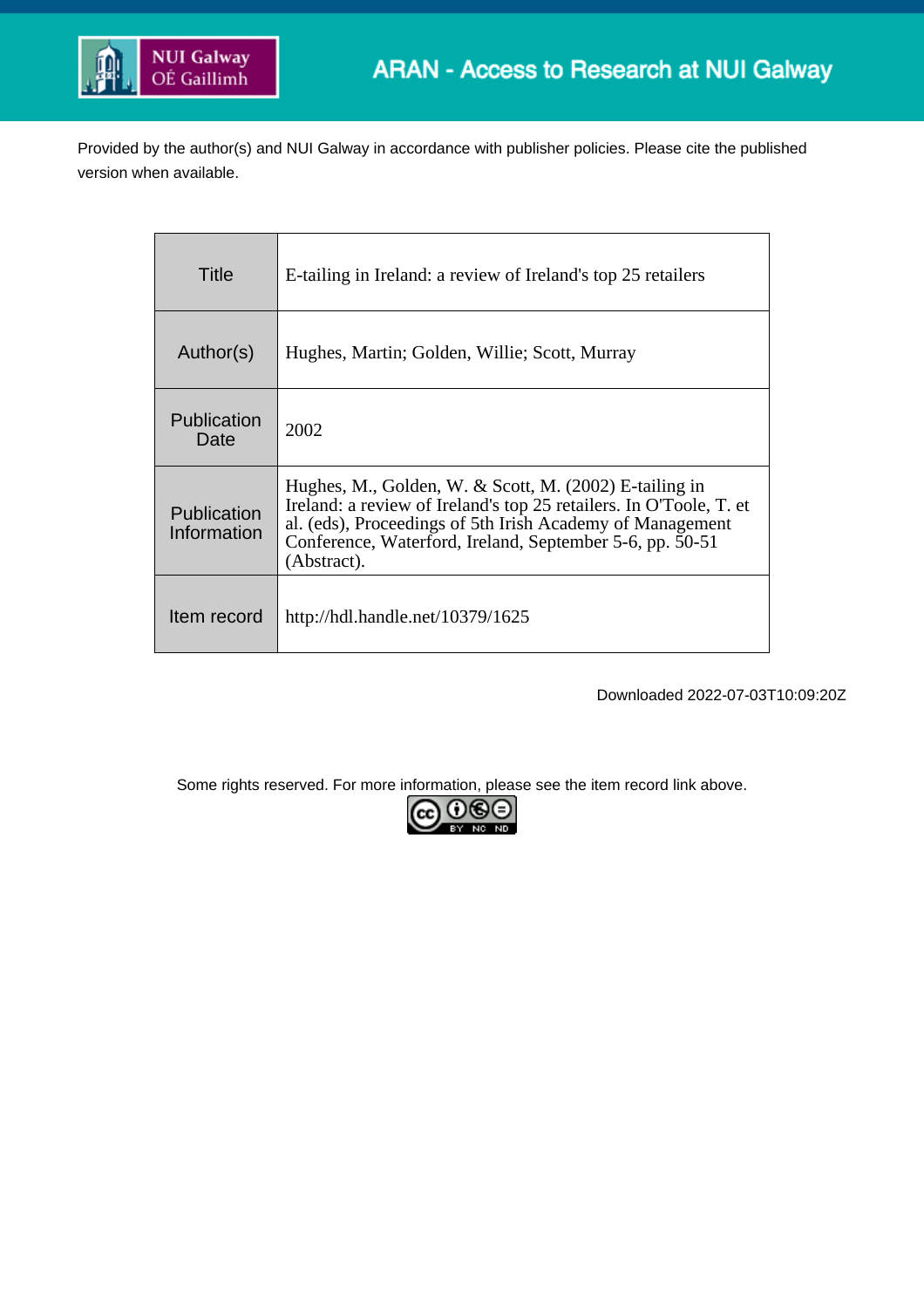# E-tailing in Ireland: A review of Ireland's top 25 retailers

#### **Murray Scott**

*Department of Accountancy and Finance, National University of Ireland, Galway Tel ++ 353 (0) 91 750301 Fax ++ 353 (0) 91 750565* 

*[murray.scott@nuigalway.ie](mailto:murray.scott@nuigalway.ie)*

#### **William Golden**

*Department of Accountancy and Finance, National University of Ireland, Galway Tel ++ 353 (0) 91 512002 Fax ++ 353 (0) 91 750565 [willie.golden@nuigalway.ie](mailto:willie.golden@nuigalway.ie)*

#### **Martin Hughes**

*Department of Accountancy and Finance, National University of Ireland, Galway Tel ++ 353 (0) 91 512167 Fax ++ 353 (0) 91 750565 [martin.hughes@nuigalway.ie](mailto:martin.hughes@nuigalway.ie)* 

### **Abstract**

Electronic commerce provides a new sales channel for traditional retailers (Gulati and Garino, 2000, Griffith and Krampf, 1998). Yet, many traditional retailers have been slow to embrace the new technology (Bellman, 2001, De-Kare Silver, 2000, Maruca, 1999). However, others – "Clicks & Bricks" retailers have successfully integrated physical operations with online stores (Enders and Jelassi, 2000, Willcocks and Plant, 2001).

This paper assesses the current state of cyber retailing in Ireland and seeks to evaluate the impact electronic commerce has had on the retail sector. The top 25 Irish retail firms were identified and the web site (if existing) of these companies were then accessed and evaluated based on factors relating to web site functionality, technical sophistication and information provision.

The research found the cyber retailing market in Ireland to be buoyant and growing. The high incidence of web presence amongst the top twenty-five retailers illustrates that Irish retailers are pursuing cyber strategies. Furthermore, a high proportion of these retailers are actively pursuing cyber-retailing. However, a majority of these web adopters do not support online sales and it is evident that within a large section of the Irish retail sector the Internet is still being thought of as a medium primarily for information dissemination to support the existing business. Furthermore, the low instance of customisation features provides evidence to suggest that web sites are being implemented in a sub-optimal manner.

### **Introduction**

Electronic commerce and in particular Internet based electronic commerce can be defined as "those organisations that conduct commercial transactions with their business partners and buyers over the Net"(Mahadevan, 2000). From the perspective of retailers, e-commerce offers efficiencies in the form of increased market access and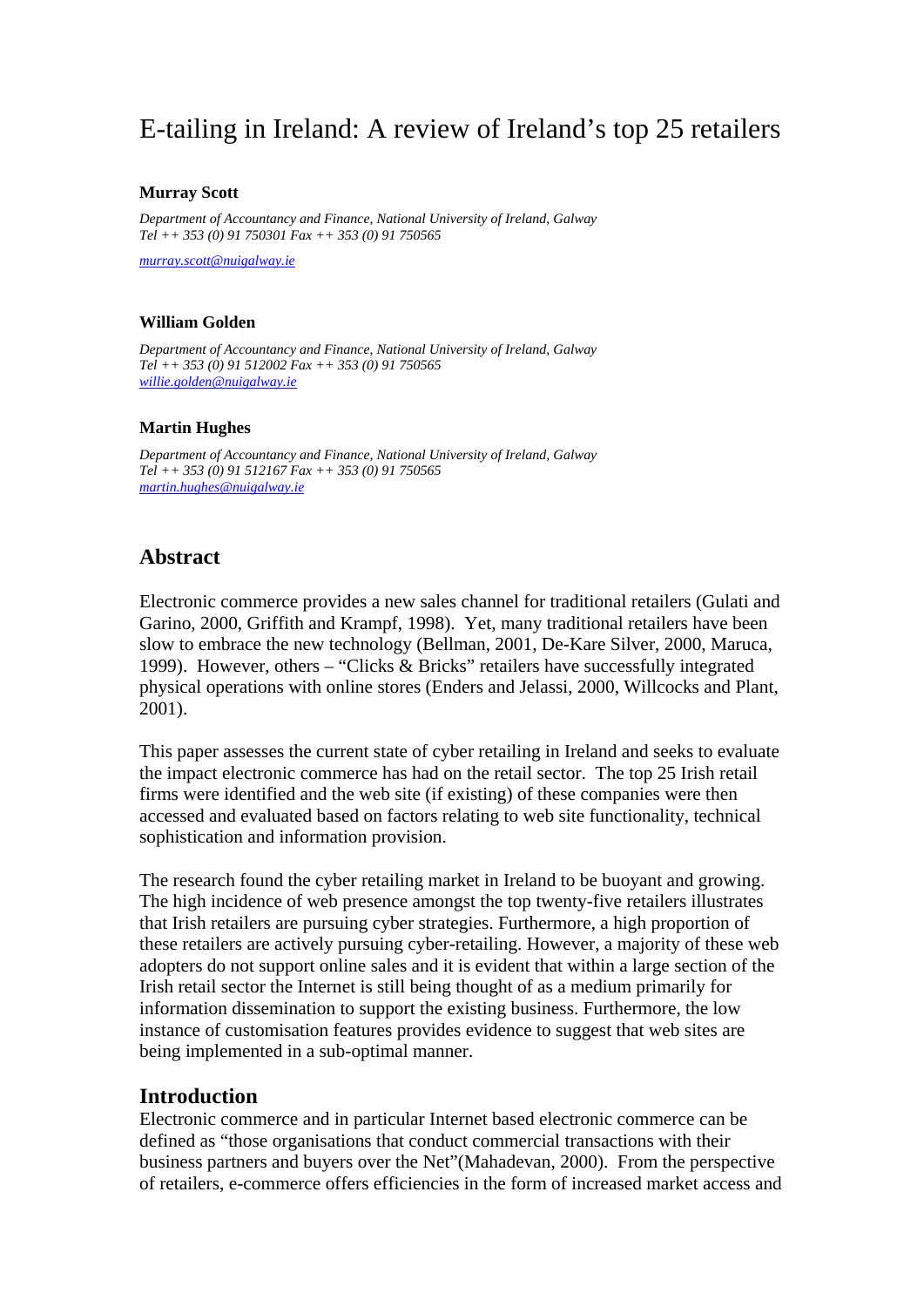information and decreased operating and procurement costs (Rosen and Howard, 2000). Customers can potentially benefit from enhanced price competition, customisation of products, expanded information on goods and services, increased choice of products and a greater shopping experience (Rosen and Howard, 2000, Sinha, 2000).

Electronic commerce has existed in the business-to-business (B2B) market for several decades, in the forms of electronic data interchange (EDI) and electronic funds transfer (EFT) (Cunningham and Tynan, 1993, Williams and Frolick, 2001). However, with the recent emergence of the electronic business-to-consumer (B2C) marketplace, attention is now focused on the Internet and how its strategic potential can be harnessed for retailers, fuelling speculation about the actual size, growth and future potential of the "cyber retail market" (Porter, 2001, Sinha, 2000). The purpose of this paper is to examine to what extent the top 25 retailers in Ireland have utilised the Internet and innovative web technologies in providing an online retailing channel.

### **Pure Players versus Bricks and Clicks**

To date most of the commentary on the impact that the Internet has had on retailing has been exaggerated, containing speculative and unrealistic forecasts of its potential. This is a dangerous approach however, as it has led many companies, dot-coms and incumbents to make decisions that have ultimately undermined their own competitive advantages (Porter, 2001). Initial predictions were that new Internet retailers, or etailors would wipe out existing traditional businesses (Chen and Leteney, 2000, Griffith and Krampf, 1998). The Internet was expected to become a major new retail channel supplanting the dominance of traditional bricks and mortar stores and indeed rendering bricks and mortar retailing a thing of the past (Van Tassel and Weitz, 1997). Companies operating solely online, the 'pure players', were predicted to cannibalise the market share of their off-line counterparts by offering fast, flexible and lower cost online solutions (Melewar and Navalekar, 2002).

However, the physical presence of retail outlets has proven to be more enduring than originally envisaged (Rosen and Howard, 2000). Established retailers, unlike their online counterparts, have well developed brand equity, extensive industrial knowledge, access to significant financial resources and well developed supplier relationships to support business developments both on and offline (Ellis-Chadwick et al., 2000). One crucial advantage that established retailers have is the opportunity to benefit from their experience and retailing knowledge to provide a higher level of customer service online. A recent rise in the number of dot com failures, especially in the business to consumer sector, has been accompanied by critical debate as to the viability and future potential of pure web based retailing (Porter, 2001). Indeed, Lindstrom(2001) strongly maintains that pure e-tailing will never become a gold mine because profitability is almost impossible to attain.

The underlying economics and competitive dynamics of web retailing indicates that it is structurally impossible for most pure web retailers ever to turn a profit let alone take a dominant market position (Barsh et al., 2000). Most e-tailers lose money on every transaction, indeed the flagship e-tailer, Amazon.com, loses about \$7 for every non-book sale. The lack of success of pure players in the industry is attributed to inexperience, intense price competition, soaring customer acquisition costs and poor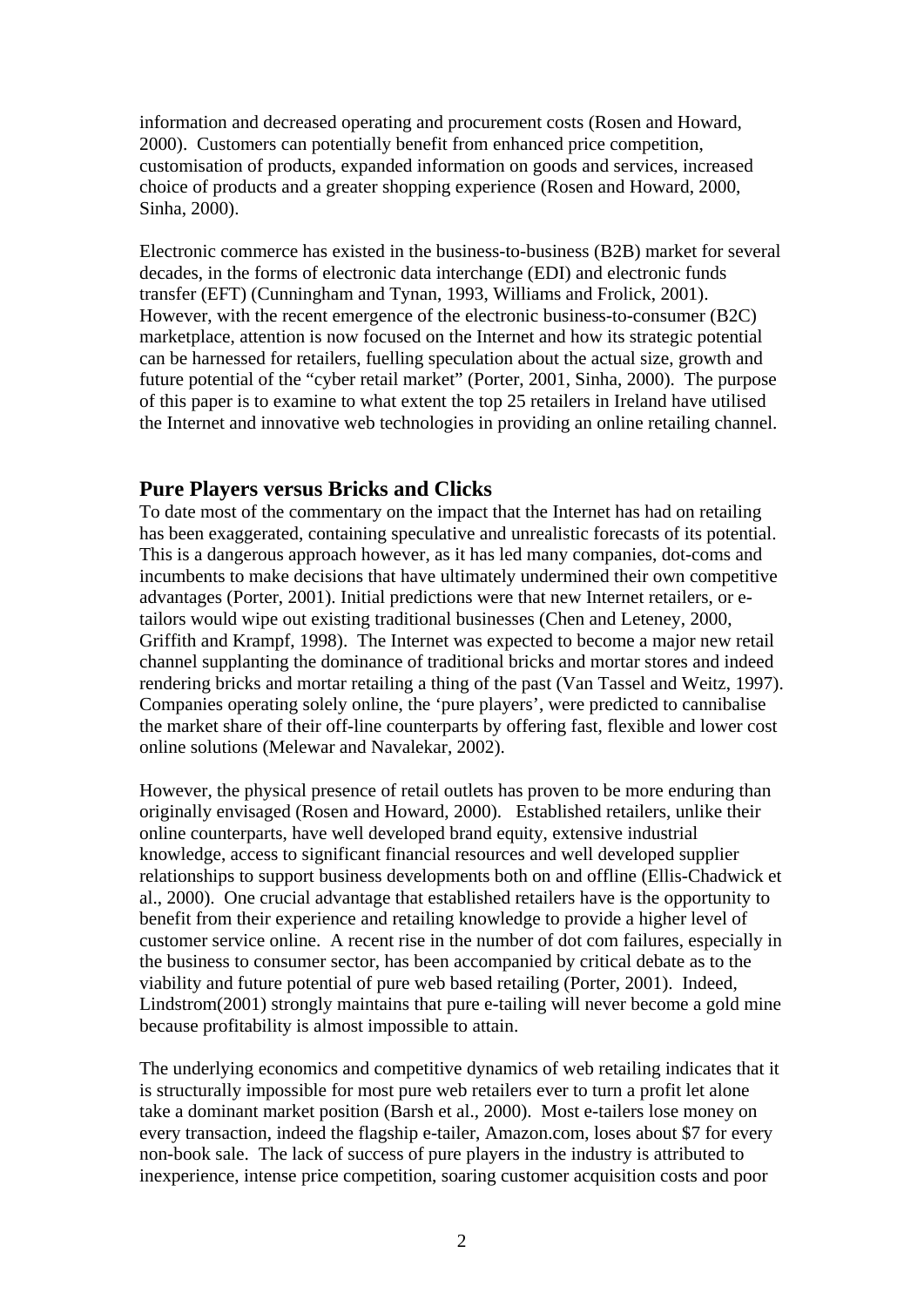inventory management (Barsh et al., 2000). Traditional retailers with established brands are relatively immune from such problems, as their main advantage comes from their ability to use the web to extend their already potent physical presence. This advantage can be seen from the fact that only 42 of the world's top 500 best known brands were born online (Lindstrom, 2001). As a consequence, it is likely that the most successful e-tailers will be those retailers that have already done well with existing traditional stores and have strong brand recognition (Barsh et al., 2000).

An important inhibiting factor to the success of 'pure players' is a lack of consumer trust. Again established retailers are in an advantageous position as customers do not trust the Internet but they do trust brands, especially offline brands (Lindstrom, 2001). Online shoppers, due to the fact that it is a virtual environment, are denied the circumstances that they are normally accustomed to when present in a traditional retail setting (De et al., 2001). Hence shoppers must content themselves with other cues that convey qualities they regard as important when contemplating a purchase. Brands fill this important function to a large extent (Willcocks and Plant, 2001). Consumers more readily identify with offline brands, those that are familiar to them and those, to which they are accustomed, trust and respect. Strong brand equity also helps to alleviate consumer fears concerning online security and loss of privacy. A brand that is perceived as trustworthy reduces such dissonance that consumers may experience (Willcocks and Plant, 2001). However, the goodwill and trust that a positive brand image engenders takes a considerable amount of time to achieve and is not a commodity that can be bought or synthesised (Lindstrom, 2001). Many pure players are at an early stage of their life cycle and as yet do not have this brand recognition. Off-line brands are more identifiable and consumers tend to trust and use these same brands online.

The climate in Europe and indeed Ireland at present suggests a similar trend, with traditional bricks and mortar retailers adopting a 'clicks and mortar' strategy. A report by Linter and Rasch (2001), which states that bricks and mortar firms dominate western online retail, verifies this . Although a number of studies have identified a certain potential for online pure players, in Europe consumers are still waiting for a typical virtual retailer (Kotzab and Madlberger, 2001).

### **Factors affecting the rate of Internet adoption**

### **Attitudes of Irish Businesses**

Attitudes of Irish businesses towards e-commerce and the Internet in general appear to be quite positive. A report compiled in 2001 by the Chamber of Commerce Ireland, which incorporated the views and experiences of senior staff members in small and medium sized businesses, shows positive results. The study showed that seven out of ten small to medium sized firms have Internet access and a third have their own web sites (Hynes, 2001). Computers are having an increasingly important role to play in Irish businesses with the study reporting 90% of SME's having at least one computer. However, this did vary by company size and sector, with the retailing industry possessing the lowest levels of penetration of both computer usage and Internet access. Only 66% of retail firms have Internet access as opposed to 95% of manufacturing firms (Hynes, 2001). The overall attitude to e-commerce was very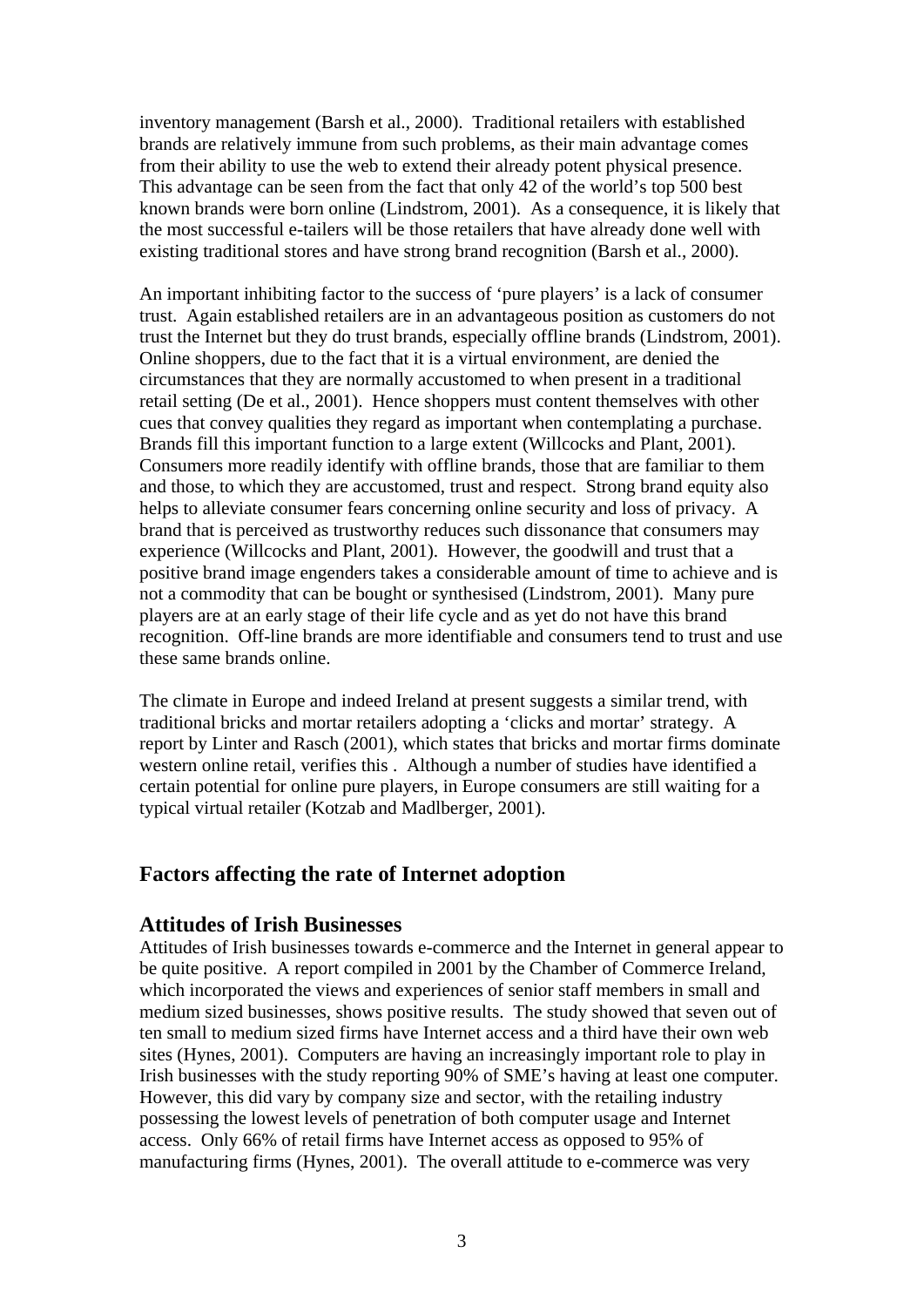positive with 95% companies surveyed expecting their use of the Internet and involvement in e-business to increase over the next five years.

The Chamber of Commerce report highlighted the fact that many businesses encountered obstacles when trying to launch e-business initiatives. 34% of businesses felt that concerns about security were a major problem and a further 23% said that a lack of in-house technical skills made it difficult to implement e-business projects (Hynes, 2001). Lack of technical skills within Irish companies including Irish retail companies is a particular problem for small businesses because they typically do not have the specific IT skills. In addition, procuring external support is often prohibitively expensive.

## **Internet Use**

Consumer demand for the Internet is a key factor that may ultimately drive widespread adoption of the Internet by Irish retailers. Whether the consumer has access and how they use or perceive Internet shopping will ultimately affect its success.

The key benefit of the growth in Internet usage is the potential it creates for retailers online. Over the last two years Internet use in Ireland has doubled. Almost a third of Irish adults, equivalent to about 895,000 people, currently use the Internet. By the end of 2003 it is forecast that 43% of Irish adults will be accessing the Internet on a regular basis (Amarach, 2001b). In the last quarter of 2001, 15% of Irish Internet users made a purchase online – this is equivalent to about 116,000 Internet users and is more than double the number of people buying online in the previous twelve months (Amarach, 2001b). This rise in online purchasing is clearly attributed to the increase in adults online. The average spent online during the last quarter of 2001 was €230 bringing the estimated total value of online purchases made by Irish internet users over the last quarter of 2001, to  $\epsilon$ 25.4 million. A further positive outlook for Irish online retailers is the fact that the majority of those who made an online purchase rated their most recent purchase as very satisfactory. Online retailers would expect that high satisfaction levels with past online purchases would increase consumer confidence and hence facilitate further online spending.

## **Product Type**

There are restrictions on the kinds of products that are sellable through the Internet retail channel, since the consumer can only visualise the product advertised certain product groups are more likely to succeed online (Vijayasarathy and Jones, 2000, De et al., 2001, Clark, 1999). Travel and computer goods constitute a substantial portion of business to consumer sales (Rosen and Howard, 2000). High levels of adoption within these sectors is attributed to the fact that these product categories are particularly suited to the e-commerce format; the consumer is often satisfied with visually identifying the desired product and furthermore, shipping these items is relatively simple and cost effective (De et al., 2001).

According to e-commerce trend studies, Irish e-tailing markets display similar trends to other international markets in that the products most frequently sold online in Ireland are books, music, travel, videos, DVD's and computer software, as is shown in Table 1 below (Amarach, 2001a). There has been a large increase in the number of users purchasing travel services online; most of this activity has been attributed to the success of the Ryan air web site. The sectors which are predicted to grow in the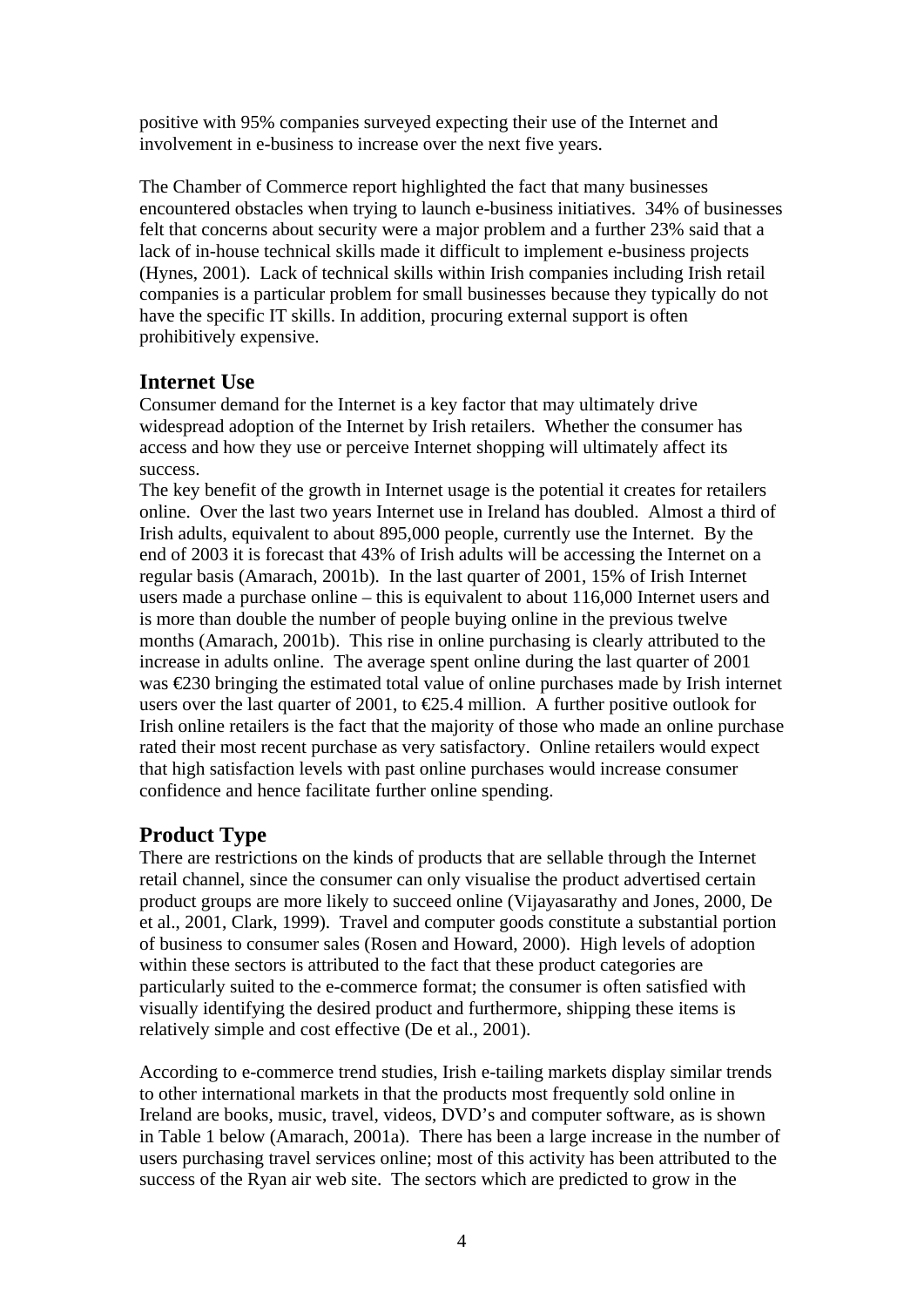future are groceries, electronics, and tickets for events (Amarach, 2001a). Much of the increase in the purchase of groceries and household goods can be related to the success of Tesco.com. Tesco.com is only four years old and is already deemed to be profitable and successful – Tesco.com has already become the world's biggest online grocer (Kennedy, 2001). Tesco began a pilot project in Ireland in 2001 and the success of these pilot trials, as well as those of the indigenous grocer Super Quinn, indicate Ireland is likely to follow the pattern of the UK grocery online market. Clothing is a major online purchase category in the US, however it is unlikely to take off in Ireland (Amarach, 2001a). The main reason for this is that the US has a highly developed mail order clothing market that is not evident in Ireland. The lack of the touch and feel factor is also an extremely inhibiting element to the Irish online clothing sector, with 20% of Irish Internet users in 2001 claiming this to be a major reason for not purchasing online (Amarach, 2001a).

| <b>Table 1: Top 5 Purchase Categories</b> |                |              |                         |  |  |  |  |
|-------------------------------------------|----------------|--------------|-------------------------|--|--|--|--|
|                                           | <b>Ireland</b> | US           | UK                      |  |  |  |  |
| 1                                         | Travel         | <b>Books</b> | Music                   |  |  |  |  |
| $\mathbf{2}$                              | <b>Books</b>   | Computers    | <b>Books</b>            |  |  |  |  |
| 3                                         | Music          | Music        | Computers               |  |  |  |  |
| 4                                         | Videos/DVD     | Clothing     | Tickets/<br>Reservation |  |  |  |  |
|                                           | Computer       | Tickets/     |                         |  |  |  |  |
| 5                                         | Software       | Reservation  | Videos                  |  |  |  |  |
| Source (Amarach, 2001a)                   |                |              |                         |  |  |  |  |

### **Size**

The size of the organisation may be a critical factor influencing retailer adoption of the Internet. A survey of the top 100 US retailers suggests that smaller companies are less likely to be online (Morganosky, 1997). The UK retail experience also suggests that it is the larger retailers who are currently exploiting the Internet to reinforce their market presence (Ellis-Chadwick et al., 2000). There seems to be a significant association between the size of retailers, in terms of the number of outlets each operates and the rate of adoption. More specifically these larger organisations are also most likely to have developed a fully transactional web site (Ellis-Chadwick et al., 2000). These retailers are more likely to have the investment resources, skilled personnel, scale and sophistication of logistical and technical infrastructure necessary to successfully support e-commerce projects (Hynes, 2001).

 In a recent report IDS Media Group reported that the overall percentages for web site ownership is low and this is attributed to the large number of small firms (see Table 2 below). The report further identifies companies most likely to adopt e-commerce as being Dublin based and with a turnover of £2 million plus. The IDS Media group provides further information regarding email use. In Ireland 53% of the largest firms have e-mail, while only 4% of small firms possess e-mail.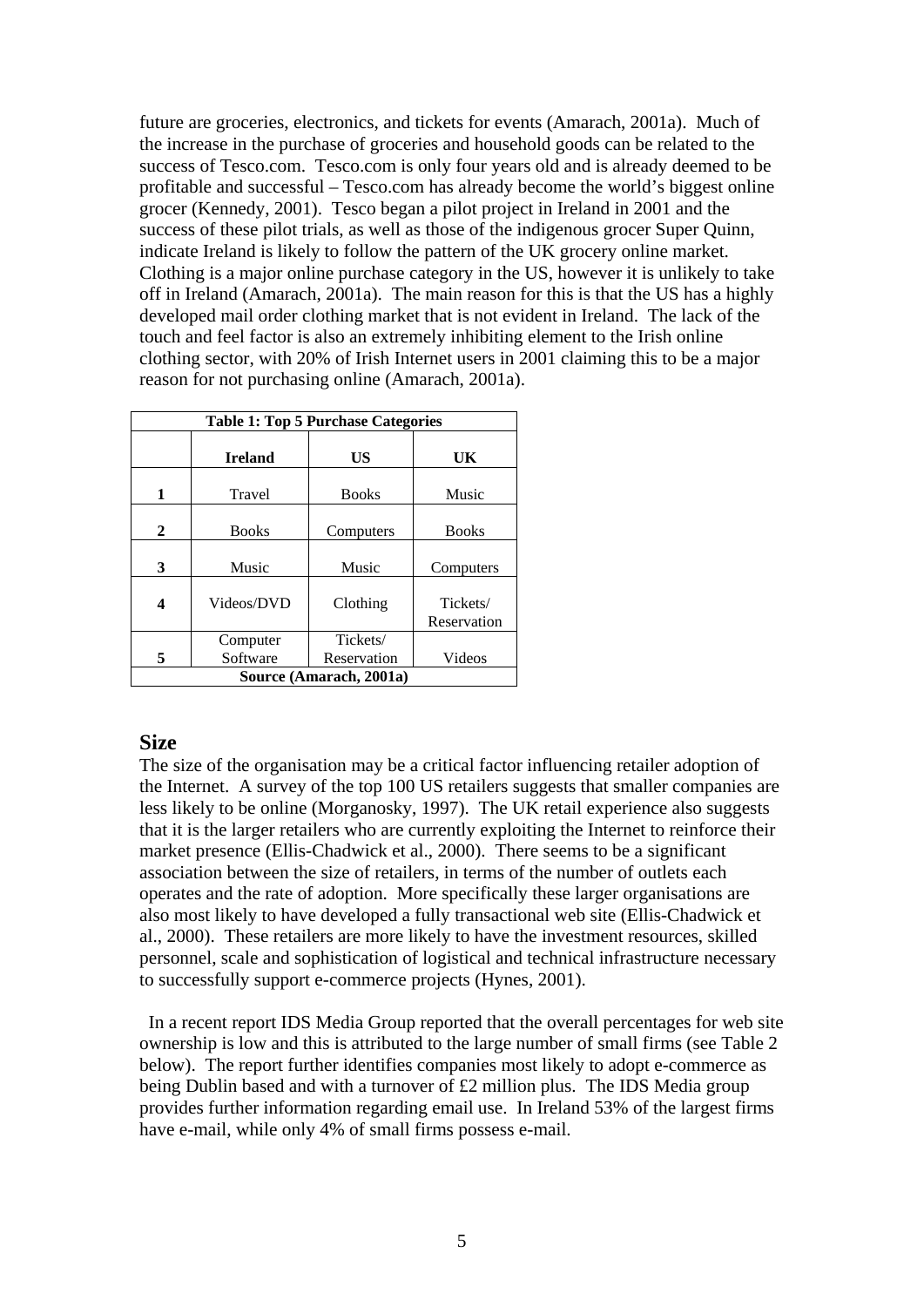These statistics provide evidence that size may be a factor influencing Internet adoption among Irish firms and furthermore that it appears to be smaller Irish firms who are less likely to be online.

| Table 2: Web site ownership in Irish businesses |              |                 |           |  |  |  |  |  |
|-------------------------------------------------|--------------|-----------------|-----------|--|--|--|--|--|
| <b>Company Size</b>                             | <b>Total</b> | <b>Web Site</b> | Overall % |  |  |  |  |  |
|                                                 |              |                 |           |  |  |  |  |  |
| Small $(0-9)$                                   | 171,878      | 11,048          | 6.43%     |  |  |  |  |  |
| Medium (10-49)                                  | 17,884       | 6,070           | 33.94%    |  |  |  |  |  |
| Large $(50+)$                                   | 4,366        | 2,797           | 64.06%    |  |  |  |  |  |
| <b>Source (IDS, 2002)</b>                       |              |                 |           |  |  |  |  |  |

### **Usability**

New media technology associated with the Internet provides the potential to deliver fully automated customer service challenging the traditional face-to-face service chain (Voss, 2000). However, one of the most common complaints from users is that some documents take too long to download; consequently, the issue of data access speed is identified as one of the most important aspects of web site design (Lightner et al., 1996, Dreze and Zufryden, 1997). The perceived usability of sites on the Internet is a key factor influencing consumer uptake rates and of interest to web site designers is the consideration of Internet delay and the type of media used in documents (Jacko et al., 2000, Turban and Gehrke, 2000). While all information is transmitted in the same way, the type of information often influences the quantity of information that must be transmitted. As this influences the delay before the information is available, perceived usability is dictated not only by delay length but also by the type of information received after the delay, hence simple, meaningful graphics are recommended (Sklaire, 1997, Busch, 1997, Jacko et al., 2000).

The perceptions users reach of the quality of information on a site are significantly influenced by delay length and document type (Jacko et al., 2000). The organisation of the information provided by the site and the company's understanding about providing information on the Internet also influences decisions about recommending the site to others. This is a critical area affecting fundamental perceptions of a company's image and influencing not only the possibility of further interaction with the site but also whether the site is recommended to others (Jacko et al., 2000).

An important factor influencing perceptions of usability and quality is offering personalised interactions. Internet technology can be exploited to offer customers the potential to establish a unique web identity (Venkatraman, 2000). Trust and privacy issues can be addressed by providing a less impersonal image to the prospective consumer and can further provide the retailer with significant opportunities to gather customer information to focus subsequent advertising efforts (Voss, 2000).

Another issue relevant to the development of effective service over the Internet is the provision of the facility to contact the company and subsequently, the responsiveness of the company to customer enquiries (Voss, 2000). Web sites can be assessed in terms of the feedback facility provided, the delay in response time and the type of response received by the customer. Elements of good technical e-service can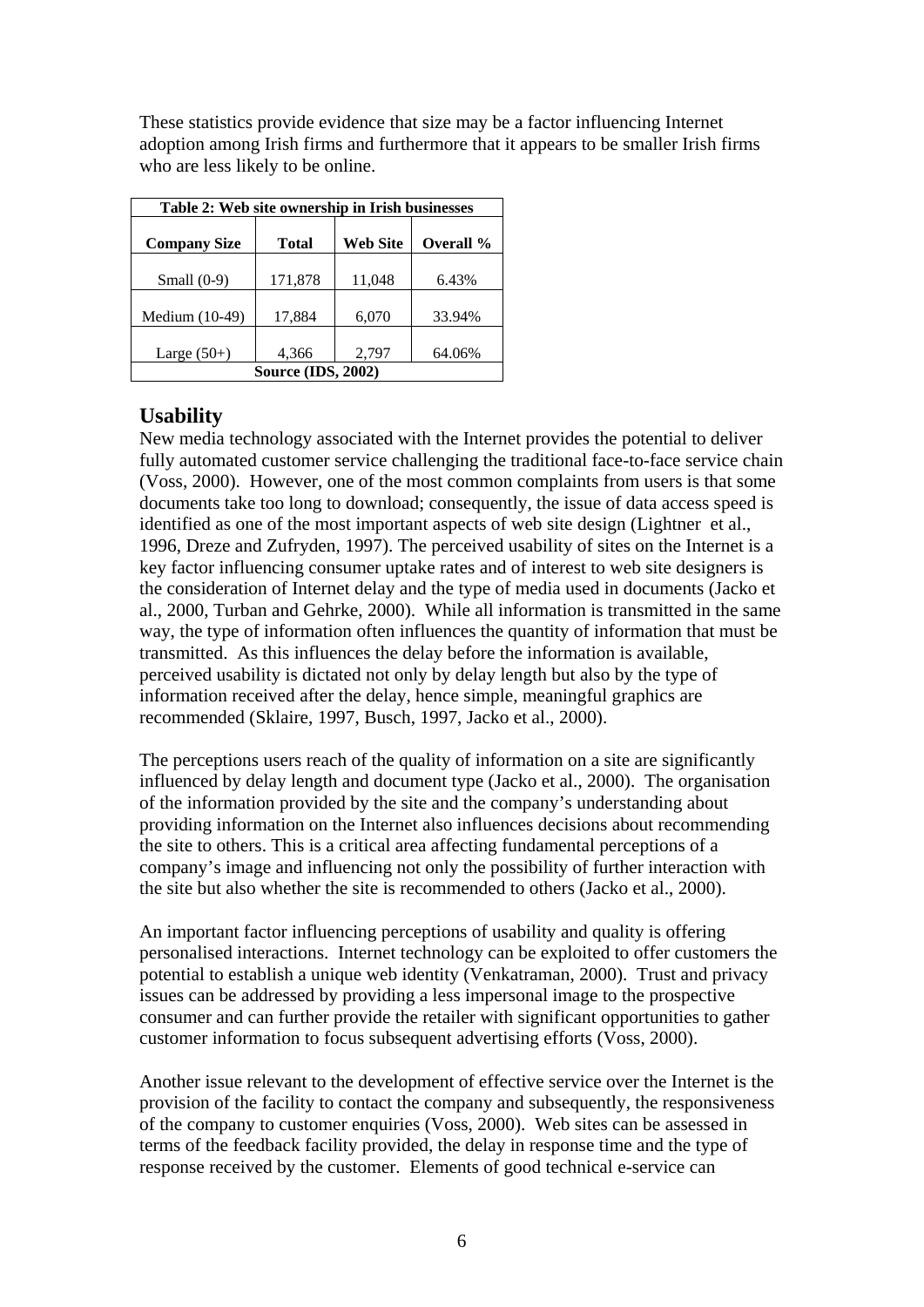therefore be illustrated by fast, preferably automated responses to customer queries (Voss, 2000).

## **Emerging Trends in Web Retailing**

The Internet is used in three main ways to facilitate retail marketing. The most basic function it performs is as a means of communicating information about the retail organisation, its products and services. At this stage, it predominantly facilitates information gathering rather than promoting consumer interactivity. It could be argued that this is merely a reactive approach, with retailers jumping on the Internet bandwagon in an attempt to gain a web presence. At the next level, it is used as a more proactive marketing tool, inviting customers to interact with the web site to gain more product information to facilitate the purchasing process. This provides valuable consumer data for retailers, which enables more effective target marketing. A third level involves retailers selling products online through electronic transactions with consumers – pure e-tailing (Ellis-Chadwick et al., 2000).

Ellis-Chadwick et al (2002) define the first stage of web retailing as the Communication Platform, where information such as the location of stores, company history and profile, product information and customer services are made available. Additionally, interactive features are offered which prompt the user to take some form of action, for example, ordering a catalogue, entering a competition or joining a mailing list. The second stage is defined as the electronic shop. This involves retailers presenting their physical store online, for example, Clerys, Arnotts or Tesco. The third and final stage illustrated by Ellis-Chadwick et al (2002) is that of a trading community, where retailers move beyond the e-shop model and develop or participate in portals i.e. creating a shopping mall online. Buy4Now.ie is an example of an Irish portal consisting of a conglomerate of retailers some of which include Arnotts, Easons, Atlantic Homecare and SuperQuinn.

### **Research Methodology**

The sample population tested by this research was identified using financial data gathered from the IDS Media Group and the FactFinder web sites ([www.idsmediagroup.com/](http://www.idsmediagroup.com/) and [www.factfinder.ie](http://www.factfinder.ie/) respectively). The information identified the top 25 retailers in Ireland based on recent financial performance. A summary of this information is provided in table 3 below. Each company is further classified according to a specific retail category.

| <b>Table 3: Top 25 Irish Retailers</b> |                      |                                |  |  |  |  |  |  |
|----------------------------------------|----------------------|--------------------------------|--|--|--|--|--|--|
| <b>Name</b>                            | <b>Web Address</b>   | Category                       |  |  |  |  |  |  |
| <b>Dunnes Stores</b>                   | www.dunnesstores.com | Dept. Store                    |  |  |  |  |  |  |
| Roches Stores                          | No web site found    | Dept. Store                    |  |  |  |  |  |  |
| Penneys                                | www.primark.ie       | Dept. Store                    |  |  |  |  |  |  |
| Hickeys                                | www.hickeys.ie       | Paints, Electrical<br>Hardware |  |  |  |  |  |  |
| <b>Brown Thomas</b>                    | No web site found    | Dept. Store                    |  |  |  |  |  |  |
| <b>Champion Sports</b>                 | www.champion.ie      | <b>Sports</b>                  |  |  |  |  |  |  |
| Paddy Power                            | www.paddypower.com   | <b>Bookmakers</b>              |  |  |  |  |  |  |
| Clerys                                 | www.clerys.com       | Dept. Store                    |  |  |  |  |  |  |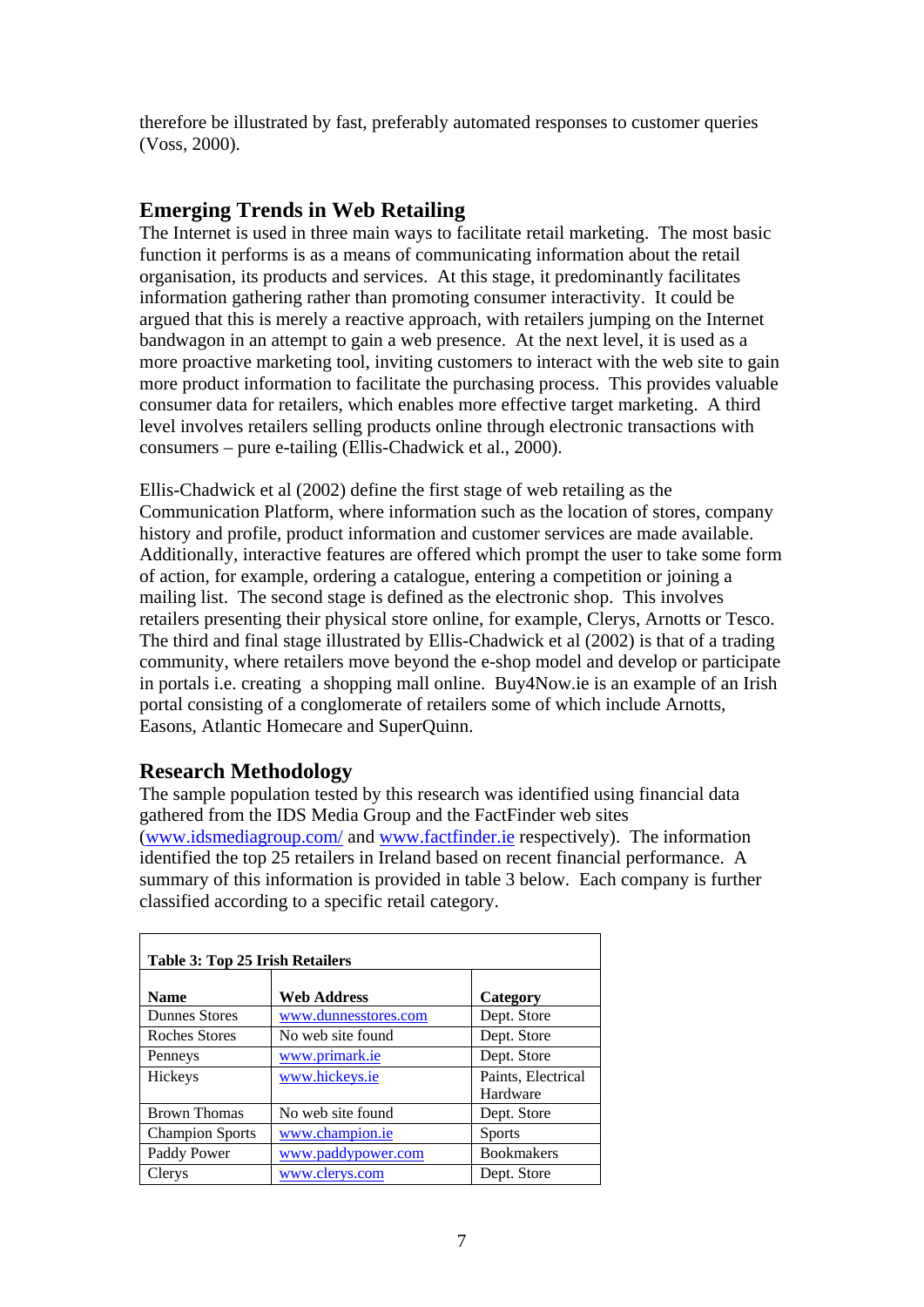| Molloy Group                          | www.molloys.com         | <b>Liquor Sales</b>   |  |  |  |  |  |
|---------------------------------------|-------------------------|-----------------------|--|--|--|--|--|
| A-Wear                                | www.a-wear.ie           | <b>Clothes Retail</b> |  |  |  |  |  |
| <b>Youghal Carpet</b>                 | No web site found       | Home                  |  |  |  |  |  |
| Yarns                                 |                         |                       |  |  |  |  |  |
| Avoca                                 | www.avoca.ie            | Clothes/Gifts         |  |  |  |  |  |
| Dell                                  | www.dell.ie             | <b>Computer Sales</b> |  |  |  |  |  |
| PowerCity                             | www.powercity.ie        | Electrical            |  |  |  |  |  |
| RyanAir                               | www.ryanair.ie          | Airline               |  |  |  |  |  |
| <b>Tesco Ireland</b>                  | www.tesco.ie            | Supermarket           |  |  |  |  |  |
| The Body Shop                         | www.bodyshop.com        | Cosmetics             |  |  |  |  |  |
| <b>Smyths Toys</b>                    | www.toys.ie             | <b>Toys</b>           |  |  |  |  |  |
| Super Valu                            | www.supervalu.ie        | Supermarket           |  |  |  |  |  |
| <b>Blarney Woolen</b>                 | www.blarney.ie          | Clothes/Gifts         |  |  |  |  |  |
| <b>Mills</b>                          |                         |                       |  |  |  |  |  |
| Heatons                               | No web site found       | Draper                |  |  |  |  |  |
| Easons                                | www.easons.ie           | Books/Stationery      |  |  |  |  |  |
| <b>Arnotts</b>                        | www.arnotts.ie          | Dept. Store           |  |  |  |  |  |
| <b>Boots</b>                          | www.wellbeing.com       | Gifts                 |  |  |  |  |  |
| Marks and                             | www.marksandspencer.com | Dept. Store           |  |  |  |  |  |
| Spencer                               |                         |                       |  |  |  |  |  |
| Source: (IDS, 2002, FactFinder, 2002) |                         |                       |  |  |  |  |  |

These companies were then analysed using a quantitative web site evaluation survey, which sought to determine factors relating to web site functionality, sophistication and information provision. A detailed tabulation of this information is provided in table 4 below. The initial determination of web site presence was conducted using the Google search engine. All web site analysis was conducted between June and August 2002. These tests were conducted using a conventional 56k modem on a standard, domestic phone line. All temporary Internet Files were removed prior to each testing phase. All web site evaluation tests began at 21.00hrs.

\*\*\*Table 4 to be inserted here\*\*\*

### **Findings and Discussion**

It can be seen from the results that the majority of retailers have taken the preliminary step in developing an actual web site. A total of 21 homepages were found through the Google search engine. This resulted in an online presence rate of 84% for Ireland's top retailers. Of those retailers 40% actually sell their products online. The provision of information is clearly the most common function of the Internet at present. Due to the fact that Ireland's top 25 retailers were surveyed, it was not clear whether size was an influencing factor in the rate of adoption. However, sector and product category did prove to be influential with certain categories portraying a higher level of sophistication leading to fully transactional online sales. The speed of adoption has been faster within sectors such as gifts, accessories, books and alcohol, as compared with other sectors such as cosmetics, pharmaceutical products and supermarkets. Easons, Molloy's Liquor Store, Avoca, Blarney, Arnotts and Clerys all having fully transactional web sites offering online sales and delivery in these sectors are evidence of this.

Regarding the level of sophistication and interactivity each site has to offer, it is clear that the Internet is still a medium for communicating information rather than conducting sales transactions. The majority of Irish e-tailers are at stage one, as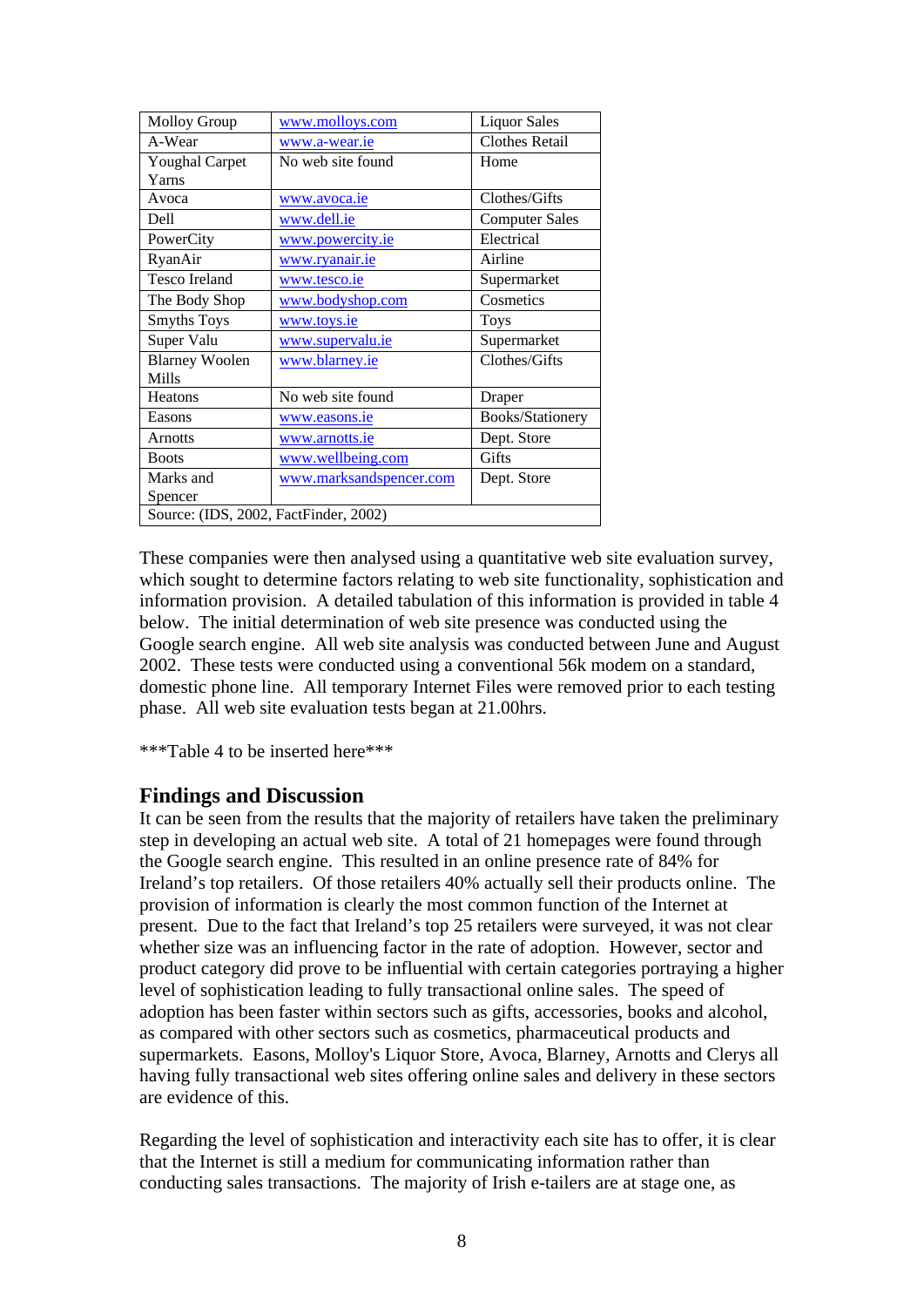defined by Ellis-Chadwick (2002), the communication platform. 60% of Ireland's top retailers are currently at this level of adoption. The type of information communicated by retailers was focussed on company details: 71.4% provided company information, including company history, mission statements and customer service policies, whilst 72% provided detailed information on store locations. All of the retailers appeared to be using their web sites as extensions of their advertising campaigns, which included promotions offering information related to 'on sale' or 'new stock'. Many retailers use their site for recruitment purposes; 52.4% provided information about employment opportunities in their companies and included procedures for making an application.

40% of Irish retailers surveyed had progressed to stage two, the e-shop as defined by Ellis-Chadwick (2002). This stage requires retailers to present their offline shop online. Finally, two of the retailers had progressed to stage three, the trading community or portal. These included Arnotts and Easons who are involved in the Buy4Now portal.

Each web site was further tested for its technical ability to respond to customer feedback. For each web site it was noted that almost half of the participants used email as the means to interact with consumers online (see table 5 below). Only 24% of retailers use the method of forms to provide feedback facilities. Of those web sites offering technical feedback facilities, there was a 61.1% response rate in the same day. However, 33% did not respond at all to the standard query. The response type was also noted: 25% of companies provided a fully automated response, while customer service staff generated 75% of responses. Clearly there seems to be fewer retailers adopting purely automated, technical response systems in dealing with consumer feedback. Given that there is only a 66.7% response rate to a standard consumer query, there appears to be scope for improvement in both the mechanics of responding to consumer feedback and in consumer service. However, it could be argued that the high percentage of human generated responses to consumer queries is a reasonable trade-off from the technical alternative, as the personal contact would be more likely to promote consumer trust and project a friendlier, more responsive corporate image.

| <b>Table 5: Response Methods</b> |                |                            |                      |                      |                |  |  |  |
|----------------------------------|----------------|----------------------------|----------------------|----------------------|----------------|--|--|--|
| <b>Feedback Facility</b>         |                |                            | <b>Response Time</b> | <b>Response Type</b> |                |  |  |  |
|                                  | <b>Percent</b> |                            | <b>Percent</b>       |                      | <b>Percent</b> |  |  |  |
| Phone                            | 12%            | Same Day                   | 61.1%                | Human                | 75%            |  |  |  |
| Email                            | 48%            | $6 +$ Days                 | 5.6%                 | Automated            | 25%            |  |  |  |
| Form                             | 24%            | N <sub>0</sub><br>response | 33.3%                |                      |                |  |  |  |
| None                             | 16%            |                            |                      |                      |                |  |  |  |

The web sites were assessed in terms of their technical functionality, which included the use of cookies and the provision of technical functionality online. These techniques can be used by e-retailers either to gain valuable marketing information about their consumers, or to personalise the web site according to user information. This further allows the retailer to customise advertising for each user based on previous purchases. It was noted that 40% of web sites used cookies (see Table 6) for the purpose of storing user information, which could be updated on subsequent visits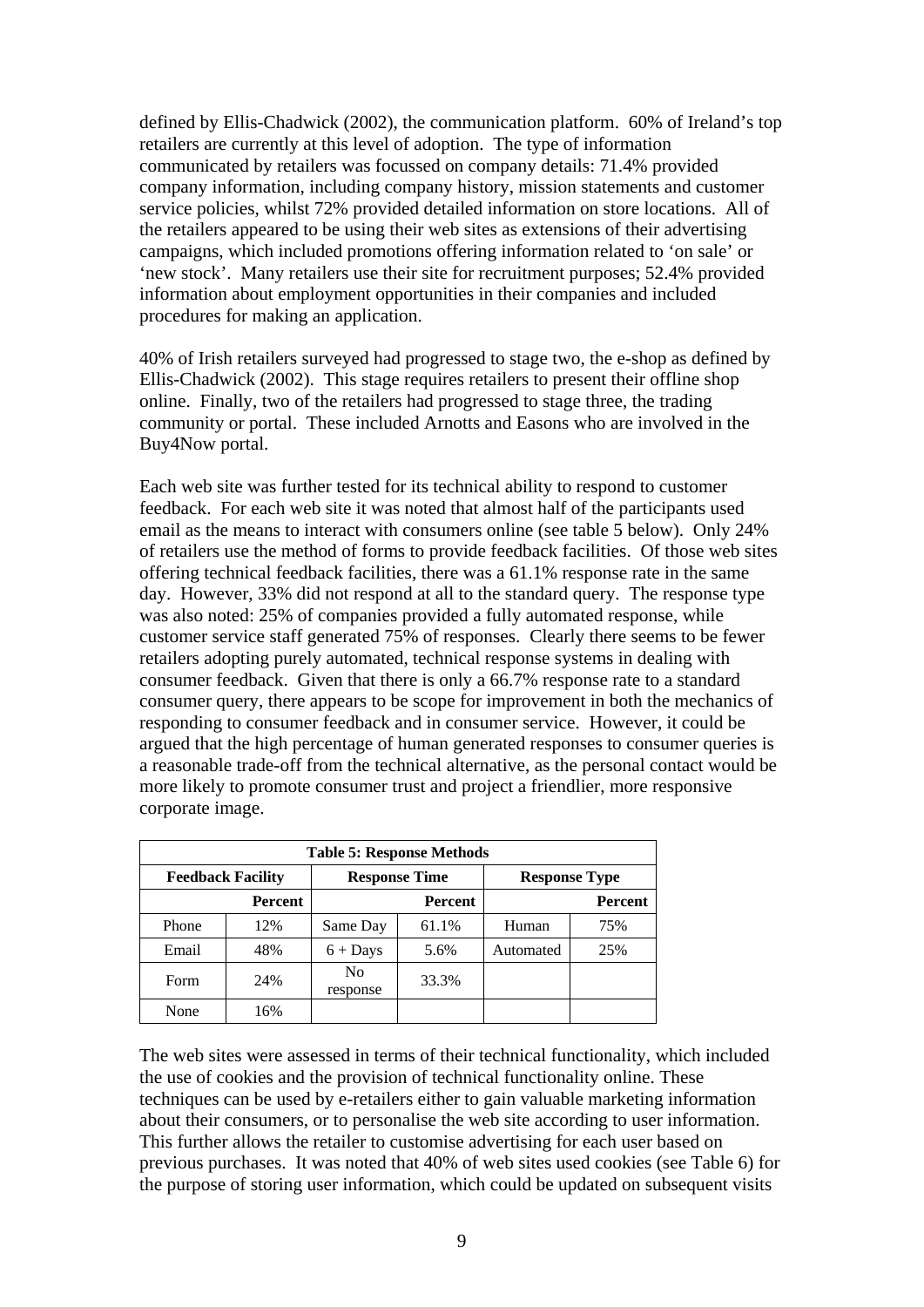to the web site and the results communicated to the host server. Slightly fewer retailers offered consumers the opportunity to create an online account, where the user could create a username and password in order to access particular services of the web site. This was the most sophisticated element to be analysed, as it requires most technical expertise and hence financial investment. Only the largest companies or those involved in the Buy4Now portal supported this advanced retailing method.

| <b>Table 6: Technical Functionality</b> |                |                       |                |  |  |  |  |
|-----------------------------------------|----------------|-----------------------|----------------|--|--|--|--|
|                                         | <b>Cookies</b> | <b>Online Account</b> |                |  |  |  |  |
|                                         | <b>Percent</b> |                       | <b>Percent</b> |  |  |  |  |
| Yes                                     | 40%            | Yes                   | 36%            |  |  |  |  |
| Nο                                      | 60%            | $N_{\Omega}$          | 64%            |  |  |  |  |

The web sites were finally examined to determine download times. The purpose of the test was to ascertain how the design of the site affected the time the homepage required to fully download; one would expect the best sites to use graphical images in such a way that download times were kept to a minimum but that the quality of navigation and general presentation would not be compromised. As can be seen from Figure 1 below the majority of sites took 16-30 seconds to download, while only 10% were fully downloaded in less than 15 seconds. The fastest site to download was Supervalu ([http://www.supervalu.ie/\)](http://www.supervalu.ie/) at 13 seconds, while the slowest was Blarney Woollen Mills ([www.blarney.ie](http://www.blarney.ie/)) at 51 seconds. The most sophisticated web sites such as Tesco, Dell, PaddyPower and Arnotts had a download time of around 23 seconds. This was thought to be a reasonable download rate and it was noted that these sites generally had a trade-off between a restricted use of quality graphics and good use of text, which is quick to download. Marks and Spencer was a notable exception to this rule at 47 seconds, however this site although heavily reliant on graphics, generally reused the same images and thus subsequent page requests downloaded at a much more satisfactory rate.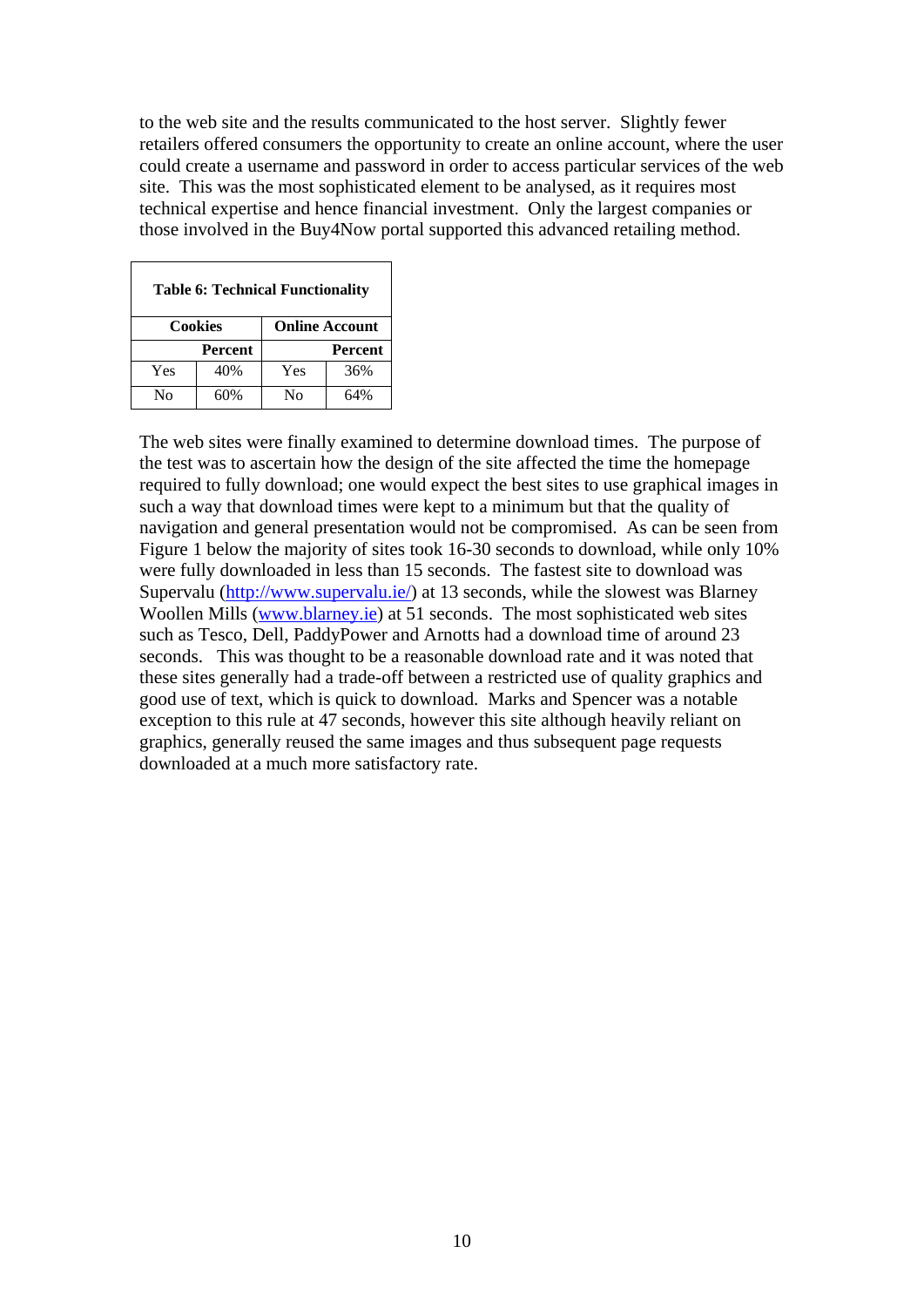

Figure 1: Download Time

The final analysis of the web sites determined what percentage of those sites offering online sales also made best use of Internet technology to support those sales. It was noted that 52% of web sites do not offer online sales. Of the web sites that do offer sales online, 60% of these do not use techniques such as cookies or provide facilities such as online accounts to personalize the users experience and consequently to aid in online purchasing. These statistics point to a major sub-optimisation in the deployment of web sites by Irish retailers.

### **Conclusion**

Although the scope of this study is limited to the top 25 Irish retailers it can be seen that the cyber retailing market is buoyant and growing. There are a number of results that provide an insight into the direction Irish e-tailing is taking. The high incidence of web presence among retailers is an indication that Irish retailers are pursuing cyber strategies and furthermore a high number of these are pursuing cyber retailing. However, the technical functionality and sophistication among web retailers remains low. There are many benefits to be gained by deploying techniques, such as customisation features and the low instance of this suggests that the potential of the Internet is not being optimised by Irish retailers.

Positive business and consumer attitudes as well as high Internet usage rates and high satisfaction levels with online purchases contribute to a healthy e-commerce environment which should stimulate further growth on the Internet. However, it must be noted that size, concerns over security, lack of internal IT staff and resources are major stumbling blocks in the rate of Internet adoption. As well as this, retailers in particular have one of the lowest Internet penetration rates, which is surprising given the potential of the Internet as a means of generating additional revenue streams. The crucial findings highlighted in this research are firstly, the low level of sales that are available online and secondly, the level of sophistication used in those online sales. The literature suggests that larger companies enjoy a significant competitive advantage over smaller retailers in respect to online retailing, as they possess greater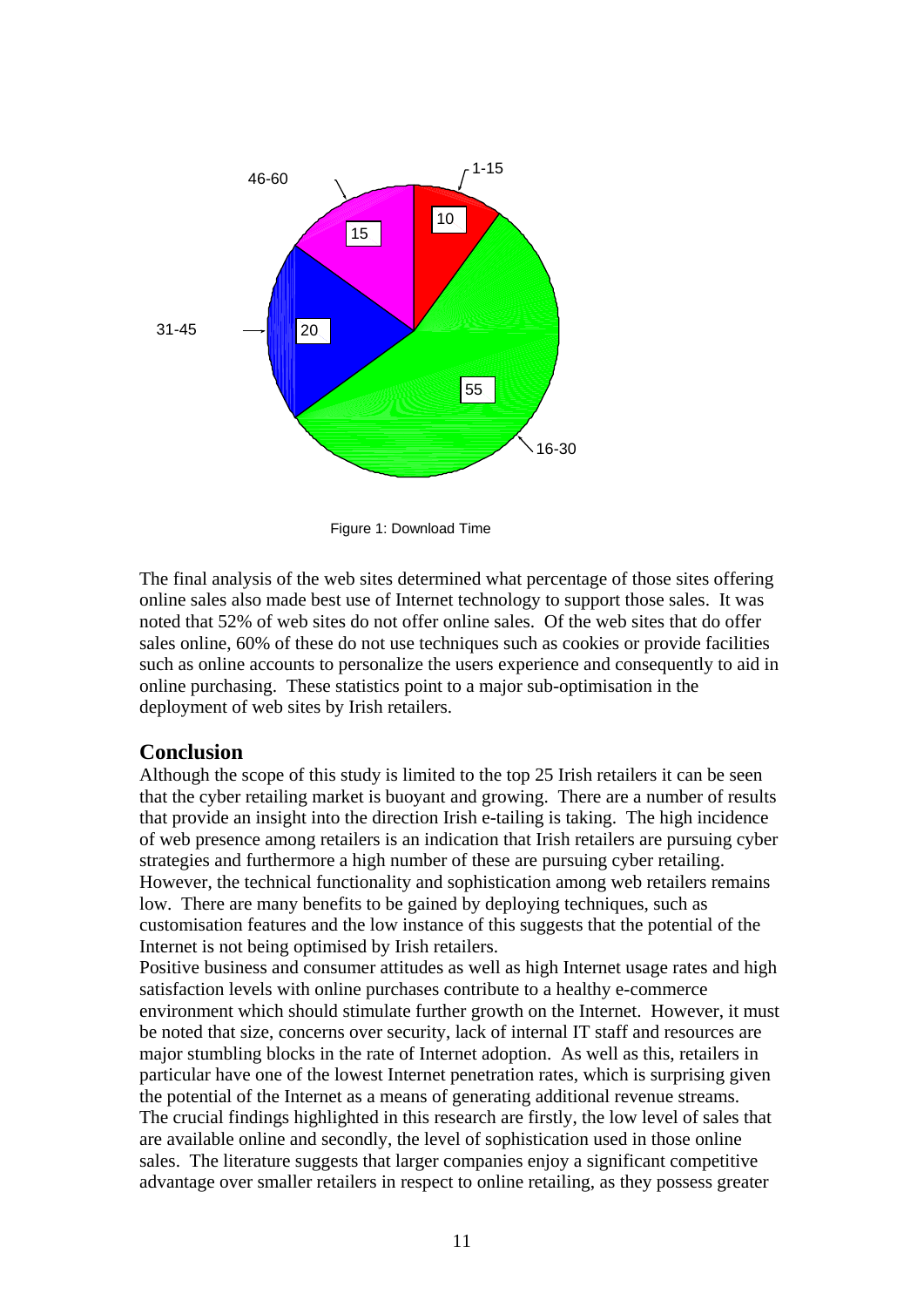financial resources, strong brand equity and greater experience in marketing and consumer advertising. However, the findings of this research show that, of the top 25 retailers in Ireland, only 40% of companies offer online sales and of those, 60% do not optimise their sales functions to take advantage of technologies that increase online purchasing rates.

### **References**

- Amarach (2001a) *Eir-Commerce 2001*, In Amarach Consulting.<http://www.amarach.com/news/press3.htm>
- Amarach (2001b) *Irish B2C finally gains momentum*, In Amarach Consulting.<http://www.amarach.com/news/press13.htm>
- Barsh, J. B., Crawford, B. and Grosso, C. (2000) How e-tailing can rise from the ashes. *The McKinsey Quarterly,* (3) 98.
- Bellman, L. M. (2001) Bricks and Mortar: 21st Century Survival. *Business Horizons,* 44(3) 21.
- Busch, D. (1997) Avoid the five cardinal graphical sins. *Internet World,* 98-99.
- Chen, S. and Leteney, F. (2000) Get real! Managing the next stage of Internet retail. *European Management Journal,* 18(5) 519.
- Clark, R. (1999) The Willingness of Net-Consumers to pay: a lack-of-progress report. *In the Proceedings of the Twelfth International Bled Electronic Commerce Conference*.
- Cunningham, C. and Tynan, C. (1993) Electronic Trading, Inter-organizational Systems, and the nature of buyer - seller relationships: the need for a network perspective. *Proceedings of the 4th EDI Conference, Yugoslavia*.
- De, R., Mathew, B. and Abraham, D., M (2001) Critical constructs for analyzing ebusinesses: investment, user experience and revenue models. *Logistics Information Management,* 14(1/2).
- De-Kare Silver, M. (2000) E-shock 2000: the electronic shopping revolution strategies for retailers and manufacturers. *Macmillan Press Ltd*.
- Dreze, X. and Zufryden (1997) Testing web site design and promotional content. *Journal of Advertising Research,* 37(2) 77.
- Ellis-Chadwick, F., Doherty, N. and Hart, C. (2000) Retailer adoption of the Internet Implications for retail marketing. *European Journal of Marketing,* 34(8) 954.
- Ellis-Chadwick, F., Doherty, N. and Hart, C. (2002) Signs of change? A Longitudinal study of Internet adoption in the UK retail sector. *Journal of Retailing and Consumer Services,* 9(2) 71.
- Enders, A. and Jelassi, T. (2000) The converging business models of Internet and bricks and clicks retailers. *European Management Journal,* 18(5) 542.
- FactFinder (2002) *FactFinder's top 5000 companies*, In Business and Finance.[www.factfinder.ie](http://www.factfinder.ie/)
- Griffith, D. A. and Krampf, R. F. (1998) An examination of the Web-based strategies of the top 100 US retailers. *Journal of Marketing Theory and Practice,* 6(3) 24.
- Gulati, R. and Garino, J. (2000) Get the right mix of bricks and clicks. *Harvard Business Review,* 78(3) 107.
- Hynes, K. (2001) *SME E-Business Survey*, In Chambers of Commerce Ireland,
- IDS (2002) *IDS top 300 Irish companies*, In IDS Media Group.[www.idsmediagroup.com/](http://www.idsmediagroup.com/)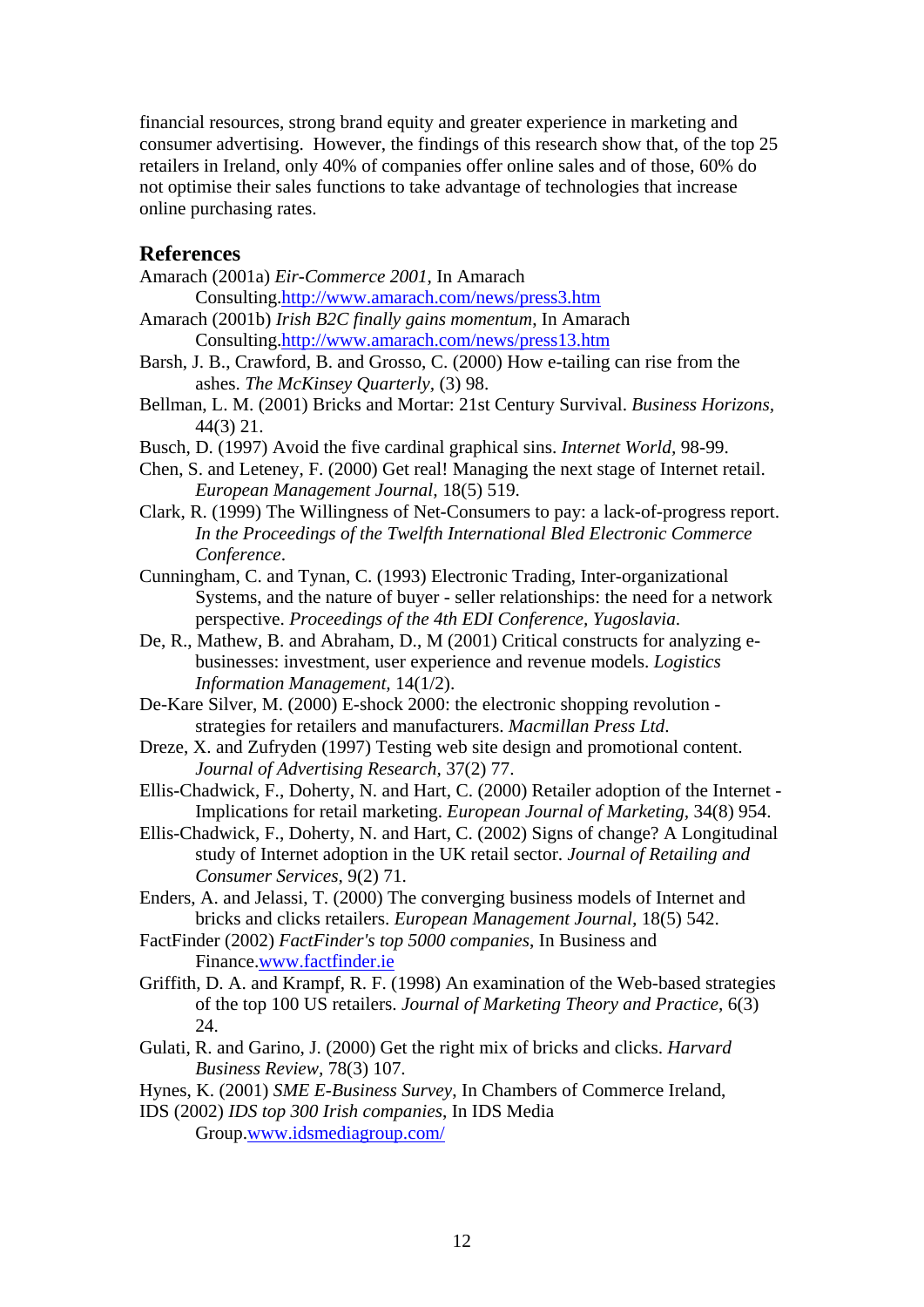Jacko, J. A., Sears, A. and Borella, M. S. (2000) The effect of network delay and media on user perceptions of web resources. *Behaviour & Information Technology,* 19(6) 427.

Kennedy, J. (2001) How bricks can generate clicks. *Business and Finance*.

- Kotzab, H. and Madlberger, M. (2001) European retailing in e-transition? *International Journal of Physical Distribution and Logistics Management,* 31(6) 440-462.
- Lightner , N. J., Bose , I. and Salvendy , G. (1996) What is wrong with the World-Wide Web?: a diagnosis of some problems and prescription of some remedies. *Ergonomics,* 39.
- Lindstrom, M. (2001) Clicks, Bricks and Brands. *Kogan Page Limited*.

Lintner, A. and Rasch, S. (2001) *The Multichannel Consumer: The Need to Integrate Online and Offline Channels in Europe*, In Boston Consulting Group, Boston.[www.bcg.com](http://www.bcg.com/)

- Mahadevan, B. (2000) Business Models for Internet-Based E-Commerce. *California Management Review,* 42(4) 55-69.
- Maruca, R. F. (1999) Retailing: confronting the challenges that face bricks-and-mortar stores. *Harvard Business Review,* 77(4) 159-168.
- Melewar, T. C. and Navalekar, A. (2002) Leveraging corporate identity in the digital age. *Marketing Intelligence & Planning,* 20(2) 96.
- Morganosky, M. (1997) Retailing and the Internet: A perspective on the top 100 US retailers. *International Journal of Retail and Distribution Management,* 25(10/11) 372.
- Porter, M. (2001) Strategy and the Internet. *Harvard Business Review,* 79(3) 63.
- Rosen, K. T. and Howard, A. L. (2000) E-Retail: gold rush or fool's gold? *California Management Review,* 42(3) 72.
- Sinha, I. (2000) Cost Transparency: The Net's Real Threat to Prices and Brands. *Harvard Business Review,* 78(2) 43.
- Sklaire, D. (1997) Latest research: guidlines for effective sites, In *Online marketing handbook*(Ed, Janal, D.), pp. 351-353.
- Turban, E. and Gehrke, D. (2000) Determinants of e-commerce Website. *Human Systems Management,* 19(2) 111.
- Van Tassel, S. and Weitz, B. A. (1997) Interactive home shopping: all the comforts of home. *Direct Marketing,* 59(10) 40.
- Venkatraman, N. (2000) Five steps to a dot-com strategy: how to find your footing on the web. *Sloan Management Review,* 41(3) 15.
- Vijayasarathy, L. R. and Jones, J. M. (2000) Intentions to Shop Using Internet Catalogues: Exploring the Effects of Product Types, Shopping Orientations, and Attitudes towards Computers. *Electronic Markets,* 10(1) 29.
- Voss, C. (2000) Developing an e-service strategy. *Business Strategic Review,* 11(1) 21.
- Willcocks, L. P. and Plant, R. (2001) Pathways to e-business leadership: Getting from bricks to clicks. *Sloan Management Review,* 42(3) 50.
- Williams, M. L. and Frolick, M. N. (2001) The evolution of EDI for competitive advantage: the Fedex case. *Information Systems Management,* 18(2) 47.